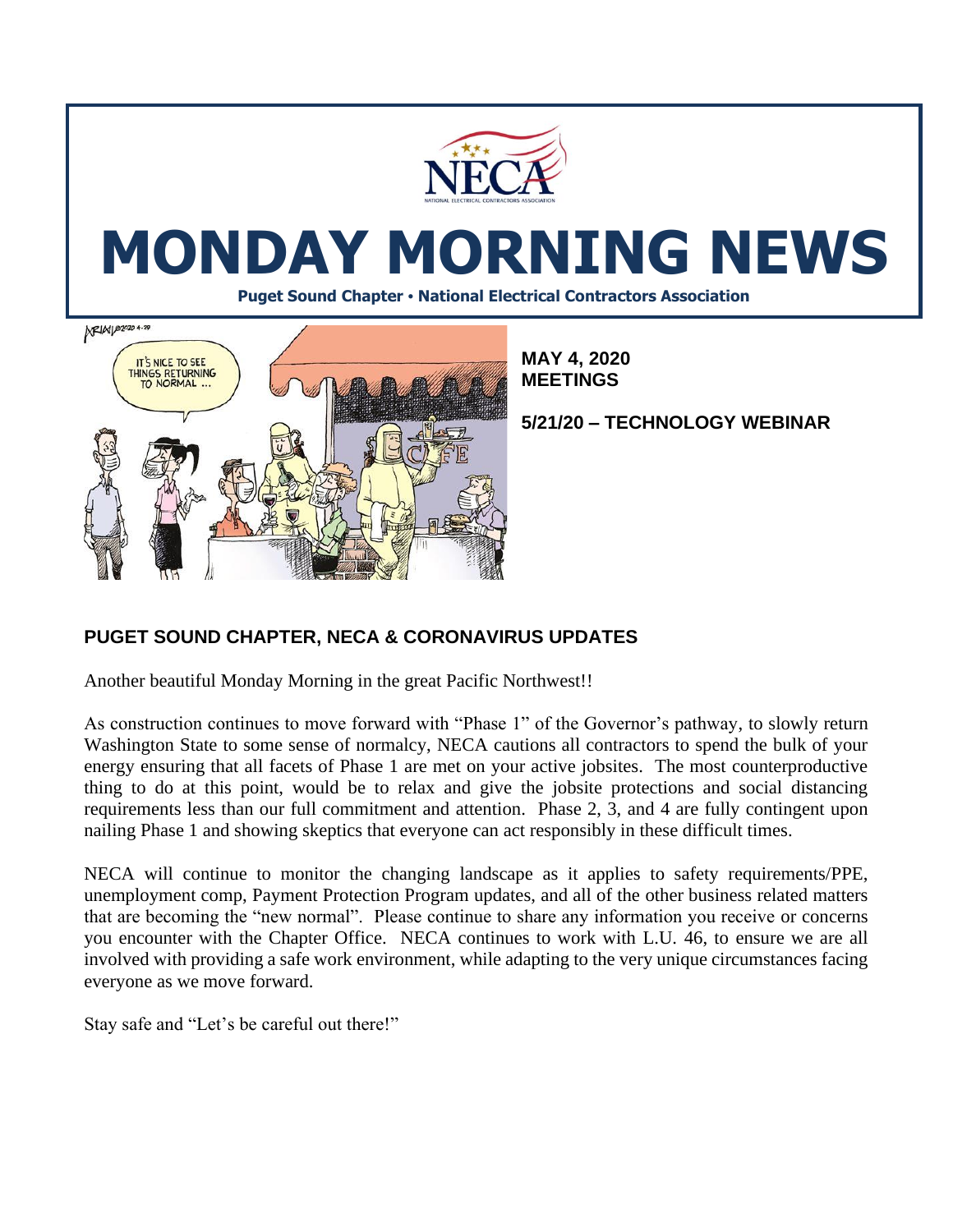### **CHART: WASHINGTON'S PHASED APPROACH**



### **COVID–19: SAFETY RESOURCES FOR PHASE 1 RESTART WORK**

The Chapter has recently published safety resources to help NECA Members comply with the safety requirements that are specified in the Phase 1 restart letter. To access the most up to date information related to COVID, please visit<https://www.necawa.org/> and click the link "COVID-19." If your company needs any specific guidance relating to safety, do not hesitate to reach out to Director of Safety, Justin Thayer. He can be reached by phone at 425-330-9024 or email [justin@necaseattle.org.](mailto:justin@necaseattle.org)

#### **WARREN BUFFETT IS OPTIMISTIC? PESSIMISTIC? NO, REALISTIC**

If you listened closely to Warren Buffett over the weekend during Berkshire Hathaway's Shareholders' Meeting, his words often betrayed a deep sense of concern about the immediate future. While many of the headlines about the meeting were about Buffett's positive aphorisms, "Nothing can basically stop America," "You can bet on America," underneath those long-term proclamations was a decidedly different message. He was careful to say the markets would improve in the long term, though his time frame for certainty was decades, not months or not even necessarily years from now. About the current climate, he said, "You can bet on America, but you kind of have to be careful about how you bet." He added, "simply because markets can do anything." At a time when the stock market has been buoyed by politicians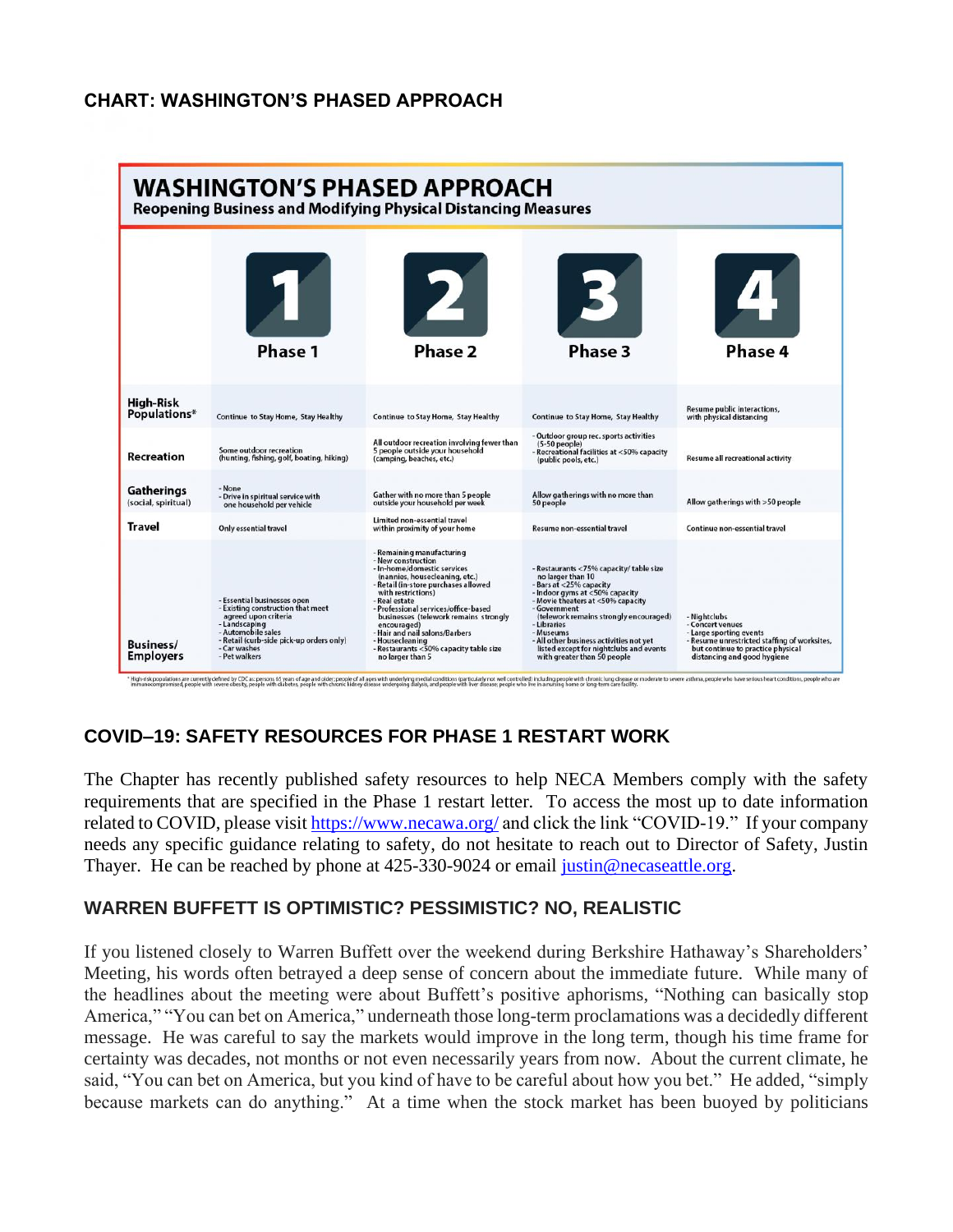pushing to reopen America and hopeful investors often willing to overlook the immediate economic carnage, Buffett sounded a note of realism about the challenges ahead.

He talked about the possibility of a second wave of coronavirus infections. He acknowledged that the world might profoundly change for years to come. He spent a notable portion of the meeting detailing the stock market's performance since 1789, with a focus on the years between 1929 and 1951, a period in which the market took 22 years to get back to its highs.

More than his words, he spoke with his wallet. He usually relishes a down stock market to take advantage of lower prices. Not this time. He hadn't made any purchases recently; he didn't buy up stocks when they had fallen last month during what felt like a mini-panic: "We have not done anything, because we don't see anything that attractive to do."

In truth, he has always been cautious. He has always been more willing to lose out on an opportunity than to jump too soon. "I don't worry about the things that I miss," he often says.

If there is a silver lining, it is that Buffett was not predicting doom and gloom, just that he wasn't sure which way we are headed, though, of course, he is wishing for the best. If the right deal came along, he would jump, he said.

"The American miracle, the American magic has always prevailed, and it will do so again," he said.

At a time of such polarized political battles about reopening and seeming uncertainty among many business leaders and investors about what should happen next, Buffett's humble approach is something we should all take to heart: "I don't believe anyone knows what the market is going to do tomorrow, next week, next month, next year."

# **NECA MEMBERS RECEIVE SPECIAL OFFERS ON DELL PRODUCTS**



Dell provides NECA members with exclusive savings on the products that power their business. The discount is available for Dell branded desktops, notebooks, servers, electronics and accessories, including [rugged devices,](https://www.youtube.com/watch?v=stDk6M_p_d8) perfect for job sites and [field operation,](https://www.youtube.com/watch?v=vLQfPd9KS_E) and precision workstations designed for advanced graphics and business applications.

In addition to saving up to 40% off the everyday price, Members also receive free on-site technical consultations from a certified Dell representative.

Visit www.dell.com/NECA to take advantage of this offer.

**ON THIS DAY IN HISTORY 1979–** [Margaret Thatcher,](https://www.history.com/topics/british-history/margaret-thatcher) leader of the Conservative Party, is sworn in as Britain's first female prime minister. The Oxford-educated chemist and lawyer was sworn in the day after the Conservatives won a 44-seat majority in general parliamentary elections.